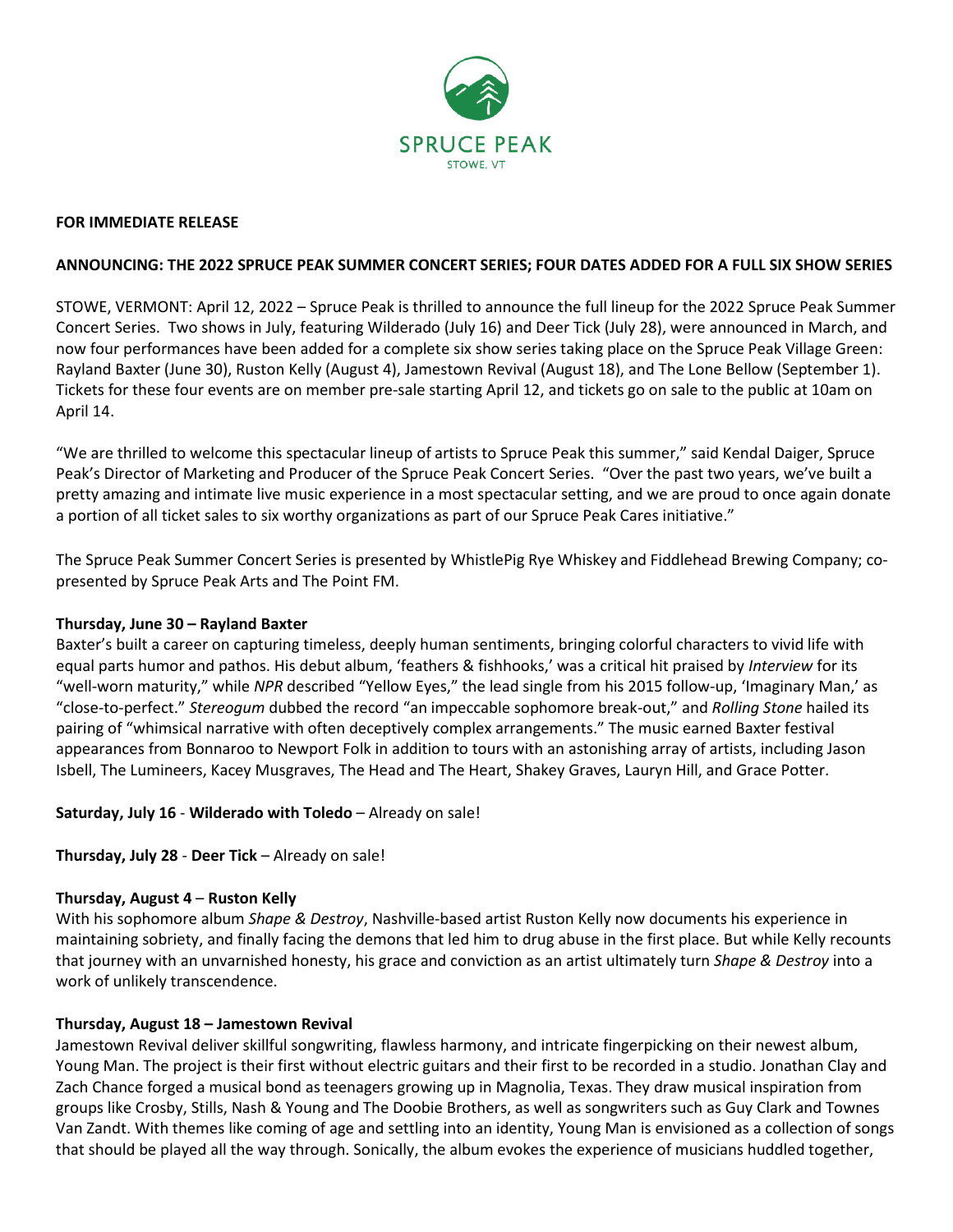singing and playing without headphones or click tracks. Chance and Clay are joined on the Young Man sessions by producer Robert Ellis and the band's longtime rhythm section of bassist Nick Bearden and drummer Ed Benrock.

## **Thursday, September 1** – **The Lone Bellow**

"I want it to bring comfort," The Lone Bellow guitarist Brian Elmquist says. "But it's not all hard conversations. There's a lot of light and some dancing that needs to happen." Brian is reflecting on *Half Moon Light*, the band's highly anticipated new album.

*Half Moon Light* is an artistic triumph worked toward for years, earned not by individual posturing, but by collective determination and natural growth. With earthy three-part harmonies and songwriting as provocative as it is honest, the trio made up of Brian, lead vocalist Zach Williams, and multi-instrumentalist Kanene Donehey Pipkin creates sparks that make a stranger's life matter or bring our sense of childlike wonder roaring back. On *Half Moon Light*, The Lone Bellow mix light and dark to muster a complex ode to memory, a call for hope, and an exercise in empathy. Anchored in the acoustic storytelling that first so endeared the band to fans and critics, *Half Moon Light* also takes more chances, experimenting with textures and instrumental fillips to create a full-bodied music experience. The result is The Lone Bellow's most sophisticated work to date.

Join us this summer on the Spruce Peak Village Green for amazing music by celebrated artists in a magical Green Mountain setting. Enjoy a perfect blend of outstanding live music, great food, cocktails & craft beers, and breathtaking outdoor scenery.

A portion of ticket sales goes to Spruce Peak Cares' partner charities: [Vermont Foodbank,](https://www.vtfoodbank.org/) [Meals on Wheels,](https://www.mowlc.org/) [Clarina](http://clarina.org/)  [Howard Nichols Center,](http://clarina.org/) [United Way of Lamoille County,](https://uwlamoille.org/) [The Current,](https://www.thecurrentnow.org/) and the [North Country Animal League.](https://www.ncal.com/)

In case of heavy rain or inclement weather, alternative location will be at Spruce Peak Performing Arts Center with the exception of Ruston Kelly on August  $4<sup>th</sup>$ , which is rain or shine. *Change of location will be made and announced no later than 10:00am the day of the show.*

For all shows, the Village Green opens at 5pm| Music starts at 6pm | Main show at 7pm.

### Tickets General Admission:

**Lawn Seating: \$40/per person | \$5/kids 5 and under** (No Lawn Chairs Allowed); **Table Seating: \$50/per person | \$10/kids 5 and under** (10 Persons Max Per Table). Table seating includes the opportunity to join another party at the same table (10 max) and a pre-order food & beverage opportunity.

Tickets can be purchased at [sprucepeakarts.org](https://www.sprucepeakarts.org/spruce-peak-summer-concert-series-2022/) or by calling 802.760.4634. For full information on the Summer Concert series visit [Sprucepeak.com/concerts.](https://www.sprucepeak.com/concerts2022) 

Photos are available upon request.

### *About Spruce Peak*

*Spruce Peak is Vermont's most elevated luxury slopeside community. Located at the base of Stowe's iconic Mount Mansfield, it serves as the center of a uniquely Vermont mountain culture. Celebrating its 19th year, Spruce Peak has become a place where a close-knit group of more than 500 homeowners and members eat, drink, relax, play, and live. Spruce Peak sets the stage for memories; at its heart a charming, geothermal-powered Village Center that offers access to adventurous activities, with an intimate 420-seat performance arts center, an award-winning Bob Cupp–designed golf course and a nearly 10,000-square-foot outdoor ice rink. Central to the Village is The Lodge at Spruce Peak – Stowe's only ski-in ski-out luxury hotel - and a members-only club with a refined and elegant 20,000 square-foot clubhouse. For those also seeking something more indulgent there is a pampering spa with outdoor pools and a fitness center, and locally inspired dining and retail destinations. Spruce Peak is an Audubon-certified sustainable community, inspired by our alpine location to be engaged stewards of 2,000 acres of preserved Vermont land. For more information, visit <i>[sprucepeak.com.](http://sprucepeak.com/) Follow us on Facebook @SpruceLife and on Instagram @SprucePeak.*